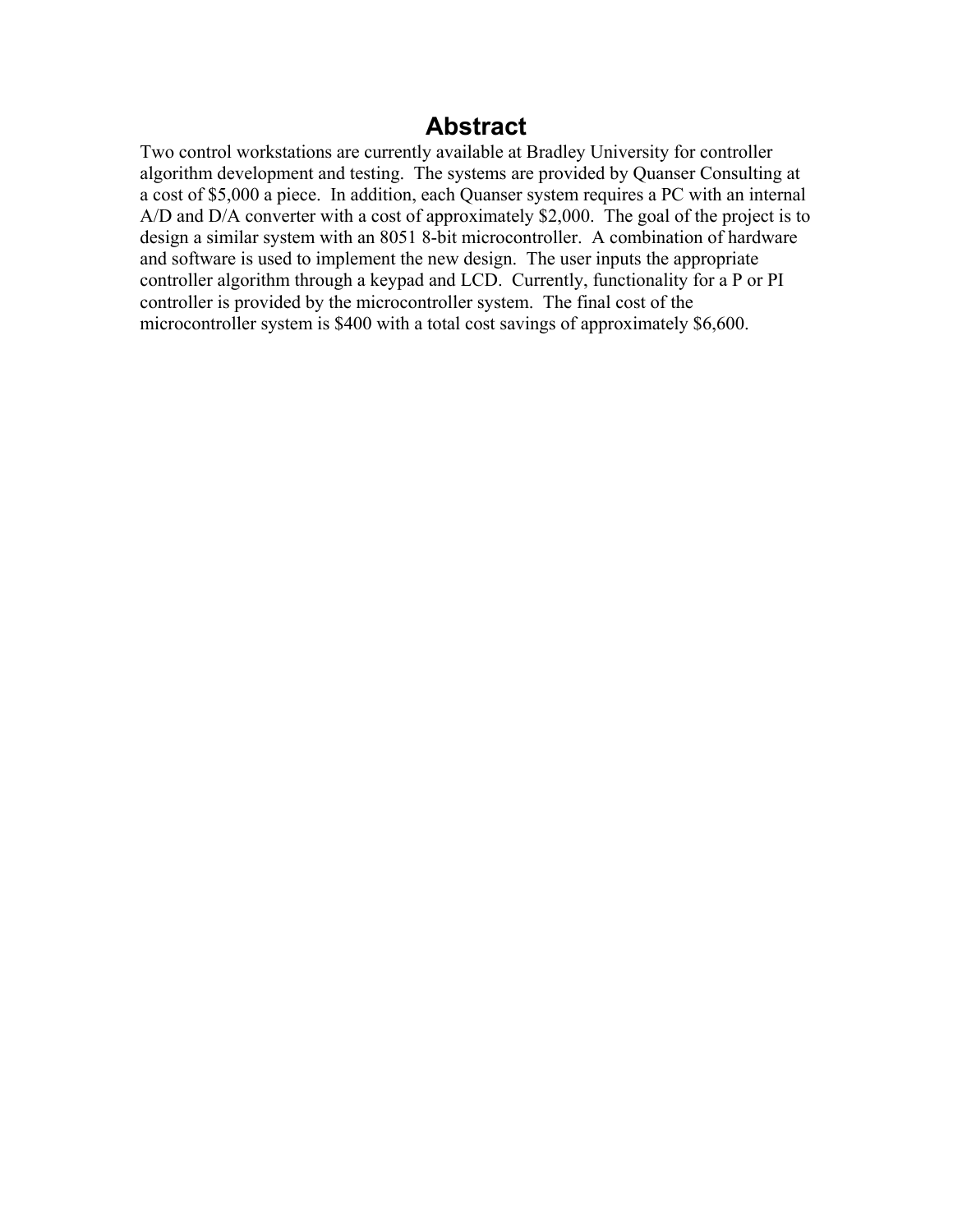# **Design of a Control Workstation for Controller Algorithm Testing**

*Final Report* 

Aaron Mahaffey Dave Tastsides

Advisor: Dr. Dempsey

May 6, 2003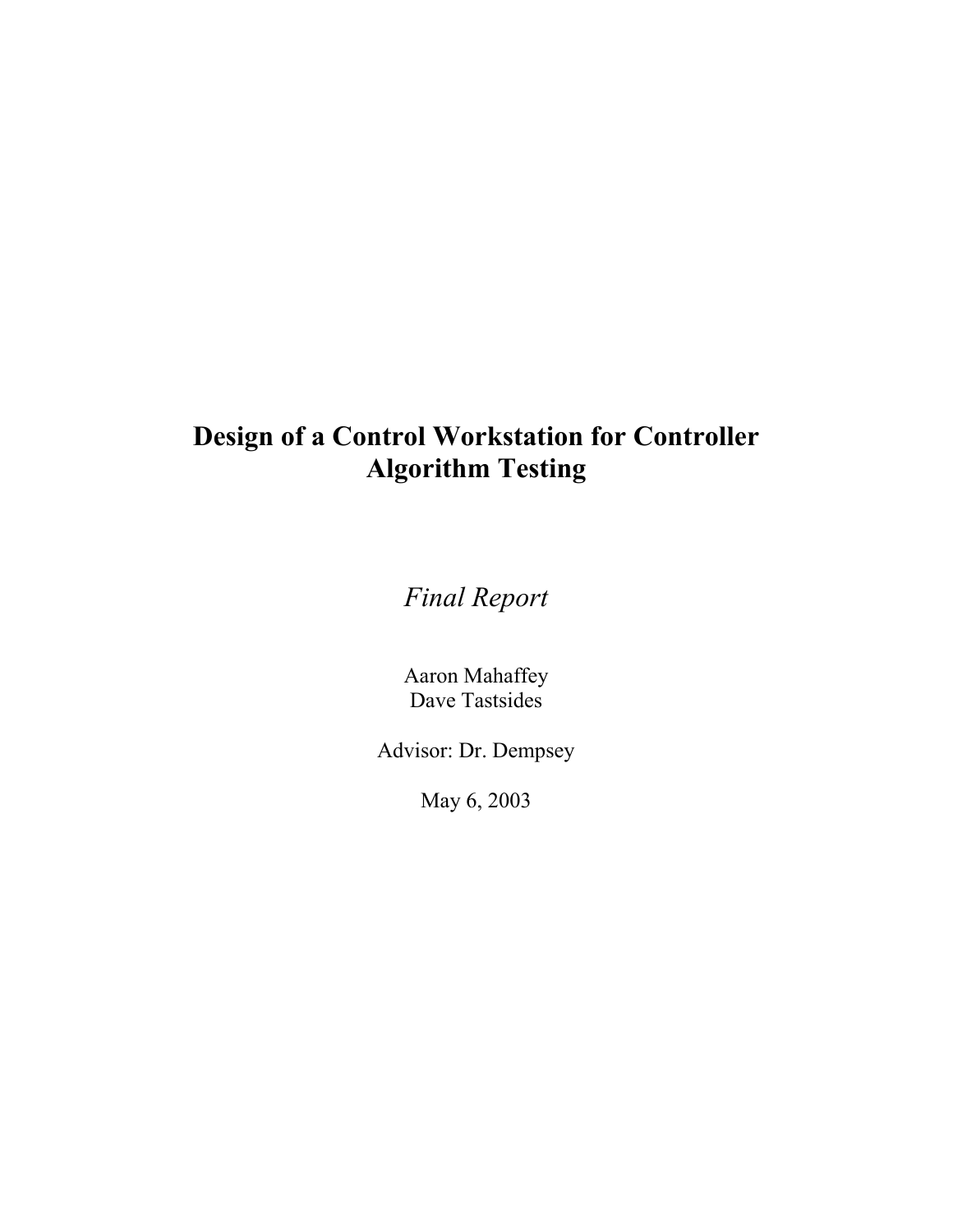# **Table of Contents**

| 1              |  |  |
|----------------|--|--|
| 2              |  |  |
| 2.1            |  |  |
| 2.11           |  |  |
| 212            |  |  |
| 2.1.3          |  |  |
| 2.14           |  |  |
| 2.1.5          |  |  |
| 2.2            |  |  |
| 3              |  |  |
| 3.1            |  |  |
| 3.2            |  |  |
| 3.3            |  |  |
| 3.4            |  |  |
| 3.5            |  |  |
| $\overline{4}$ |  |  |
| 41             |  |  |
| 4.1.1          |  |  |
| 4.1.2          |  |  |
| 4.1.3          |  |  |
| 4.2            |  |  |
| 4.3            |  |  |
| 44             |  |  |
| 5 <sup>5</sup> |  |  |
|                |  |  |
|                |  |  |
|                |  |  |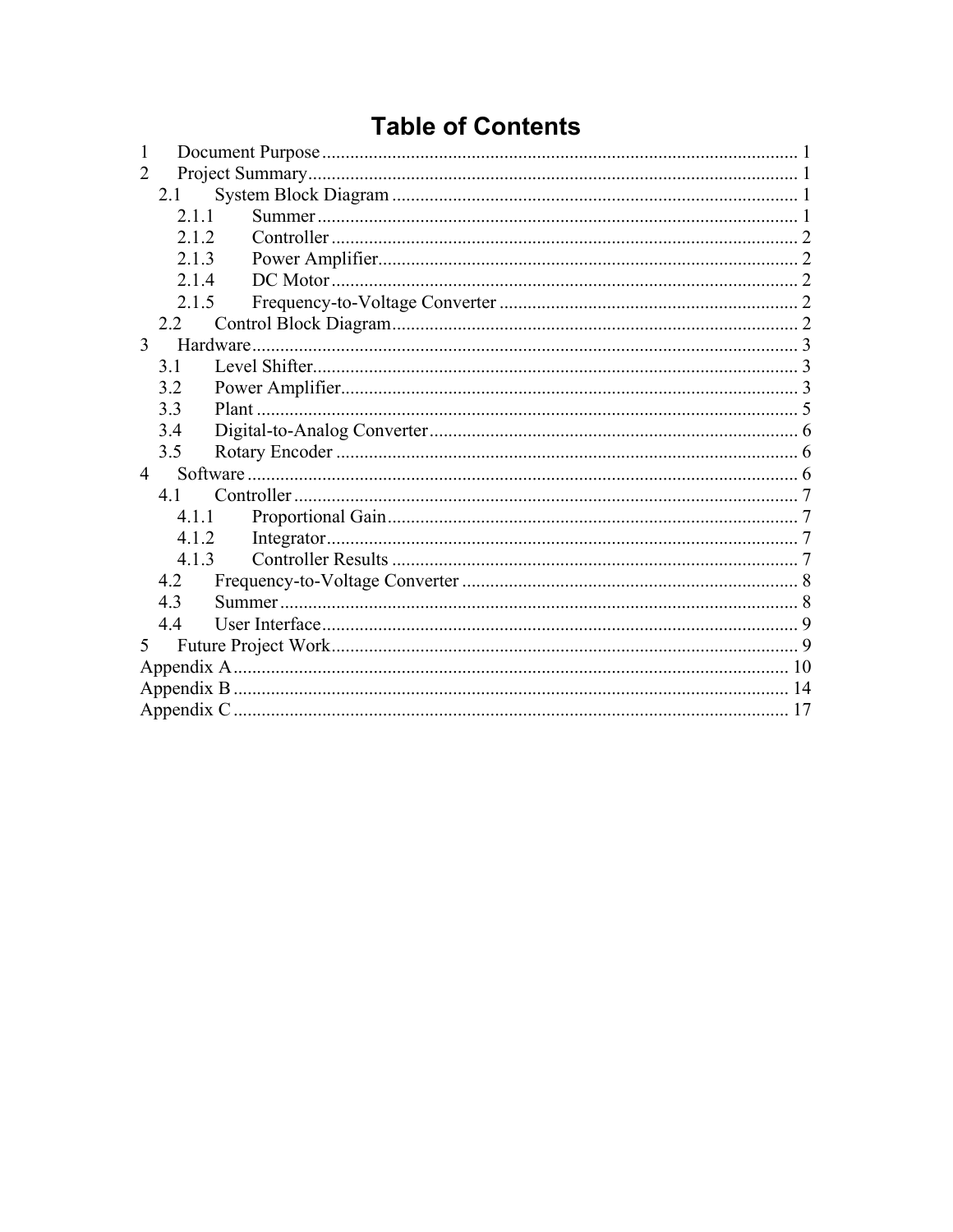# **Table of Figures**

| 21 |
|----|
| 21 |
|    |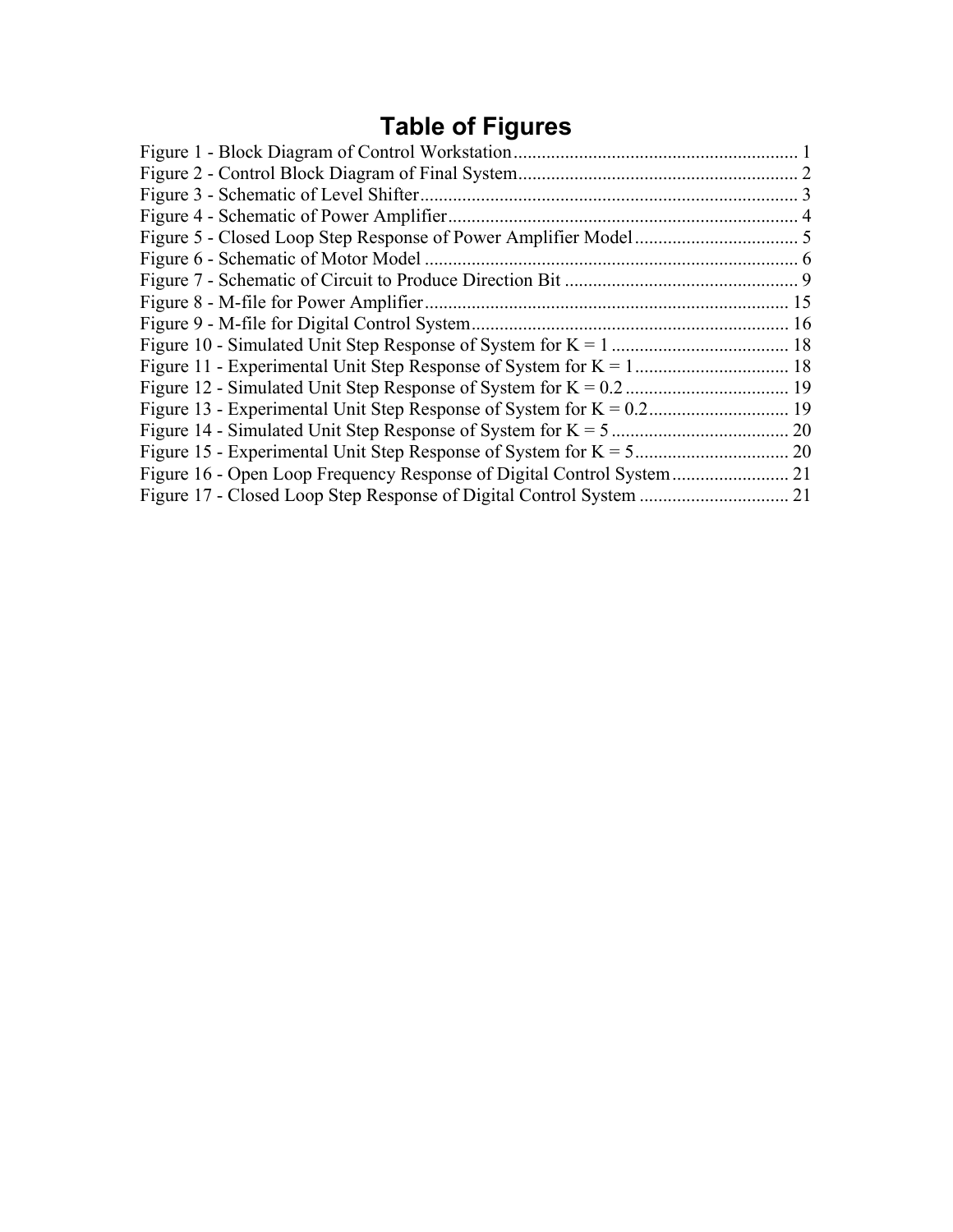# **1 Document Purpose**

The purpose of the report is to inform the reader of the final status of the senior design project *"Design of a Control Workstation for Controller Algorithm Testing."* After reading the report the reader is able to proceed with the necessary design steps to complete the project. The report contains only the final design and results. All intermediate design steps and results are provided in the laboratory notebooks. The reader should be familiar with control systems and the application of control systems to electronics and electromechanical systems.

# **2 Project Summary**

The objective of the project is to design a low cost control workstation based on the 8051 EMAC development board, a DC motor/rotary encoder and an external load consisting of a DC generator and power dissipation resistance. Currently, similar control stations cost up to \$5,000 apiece. The test station progresses through a number of stages with the overall objectives of minimizing cost and achieving acceptable performance characteristics.

# *2.1 System Block Diagram*

Figure 1 is a block diagram of the control workstation.



**Figure 1 - Block Diagram of Control Workstation** 

The following sections are detailed descriptions of the components in Figure 1.

# **2.1.1 Summer**

The command signal is specified by the user and controls motor speed. The analog signal is a feedback signal proportional to motor speed. The analog signal is subtracted from the command signal by the summer to produce the error signal. The error signal is used to drive the motor at the desired speed.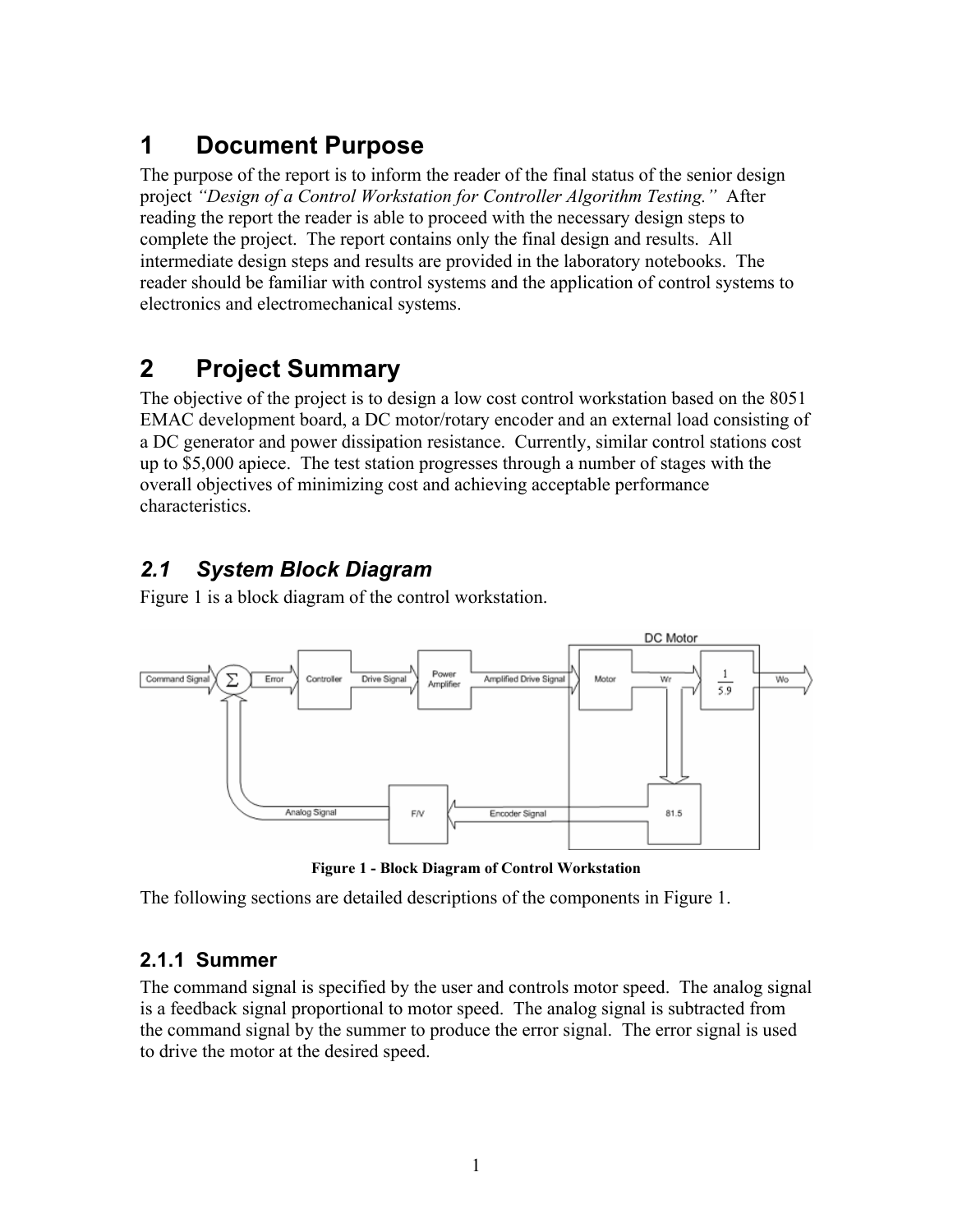## **2.1.2 Controller**

The controller is used to implement the controller algorithm to be tested. The user enters a control algorithm and the algorithm is implemented digitally on the 8051 EMAC development board. The system has provisions to implement proportional (P) or proportional-integral (PI) controllers.

## **2.1.3 Power Amplifier**

The power amplifier amplifies the signal from the controller and drives the motor. The power amplifier is implemented with a combination of operational amplifiers and transistors to provide current and voltage boost.

# **2.1.4 DC Motor**

The DC motor is the plant of the system. The motor is driven by the power amplifier output and the controller determines the operation. An internal gear reduction of 1/5.9 is present in the motor. Additionally, a rotary encoder is available and produces a frequency proportional to revolutions per minute (RPM). Thus, a gain block of 81.5 converts RPM to frequency.

# **2.1.5 Frequency-to-Voltage Converter**

The frequency-to-voltage (F/V) converter is used to produce an analog voltage proportional to rotary encoder frequency. The proportional analog signal provides feedback to the system.

# *2.2 Control Block Diagram*

Figure 2 is a control block diagram of the final system.



**Figure 2 - Control Block Diagram of Final System** 

All blocks of the diagram are digital except for the power amplifier and plant. The following sections explain the subsystems found in Figure 2.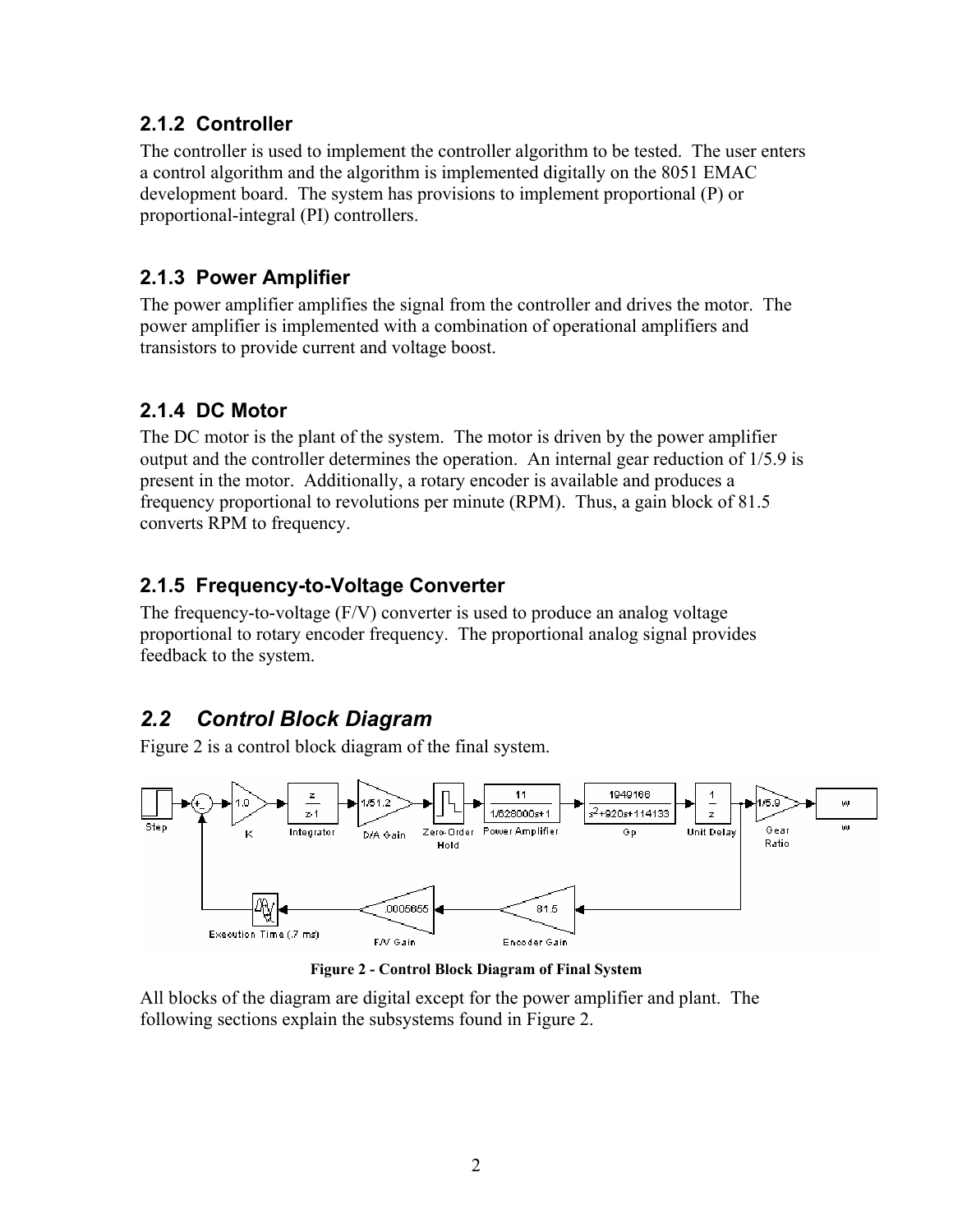# **3 Hardware**

The following sections are an overview of the hardware designed and tested for the final product.

# *3.1 Level Shifter*

To implement the digital controller a signal is sent from the 8051 development board D/A converter. The output range of the D/A converter is 0-5 V. For bidirectional drive  $a = 2.5$ V signal is required to drive the motor. Therefore, a level shifting circuit subtracts 2.5 V from the D/A converter signal. The software compensates for the -2.5 V shift to implement the control system correctly. The schematic is shown in Figure 3.



**Figure 3 - Schematic of Level Shifter** 

# *3.2 Power Amplifier*

The power amplifier is used to provide current and voltage boost for the DC motor. An overall gain of 11 is used. With  $\pm 2.5$  V command inputs  $\pm 27.5$  V drive is possible. Figure 4 is a schematic of the power amplifier.

The transistors are used to provide additional voltage boost because of the limitations on the output of the LF412 operational amplifier. The components R47, R48 and C19 form a lag network to stabilize the power amplifier with a phase margin of 81º and crossover frequency equal to 61.2 kHz. Resistors R3 and R7 sets the transistor voltage amplifier to a maximum gain of two. The resistors are necessary because of the high open loop gain of the operational amplifier (100,000 typical). The diodes at the output are used to create crossover distortion to ensure that the output transistors are not on at the same time.

A Matlab simulation of the power amplifier is in Figure 5. The m-file is found in Appendix B. The power amplifier is modeled by observing the open loop frequency response in PSPICE. By determining a simplified open loop model, cascading it with the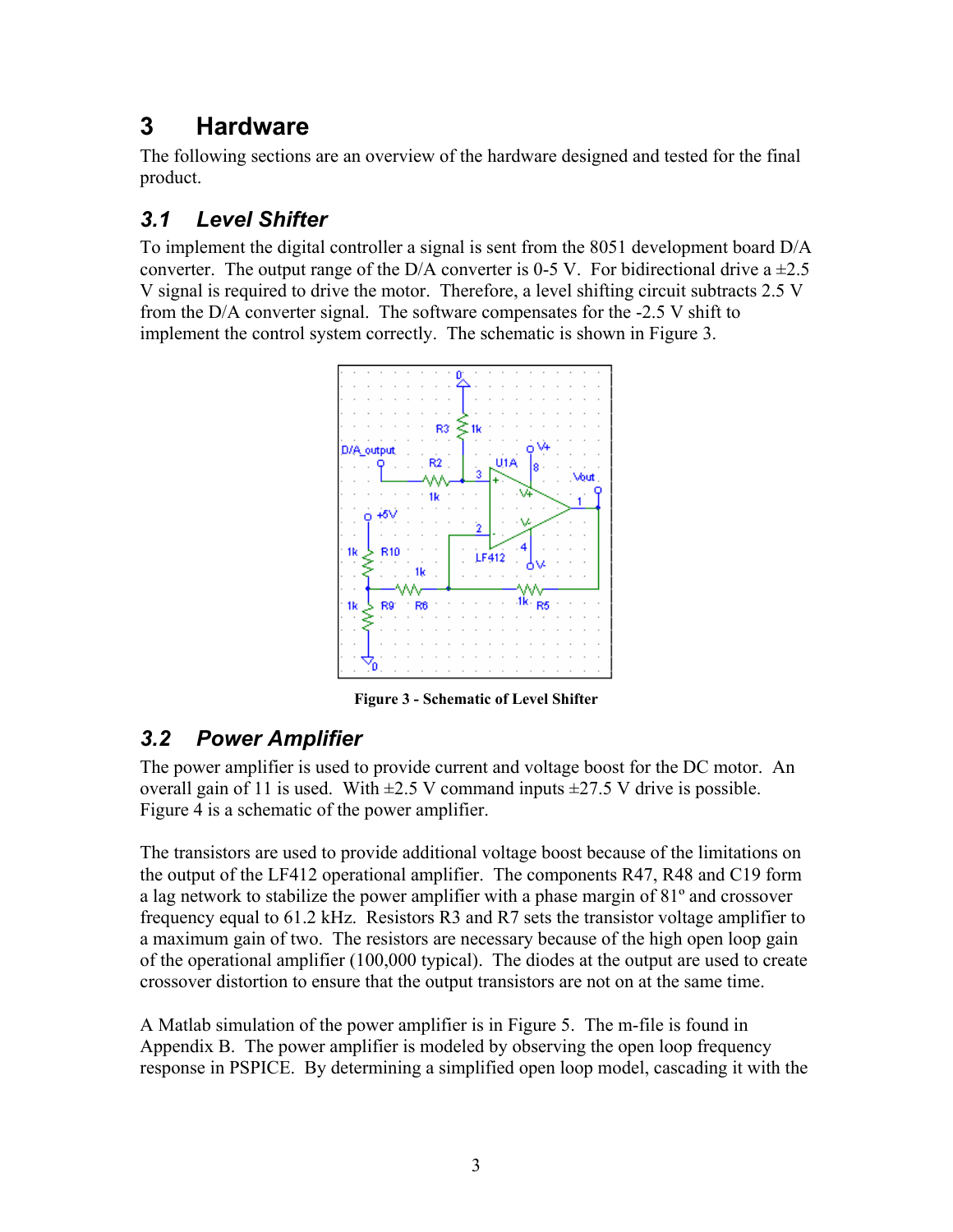

passive lag network used to stabilize the device, and closing the loop, a closed loop step response was produced.

**Figure 4 - Schematic of Power Amplifier**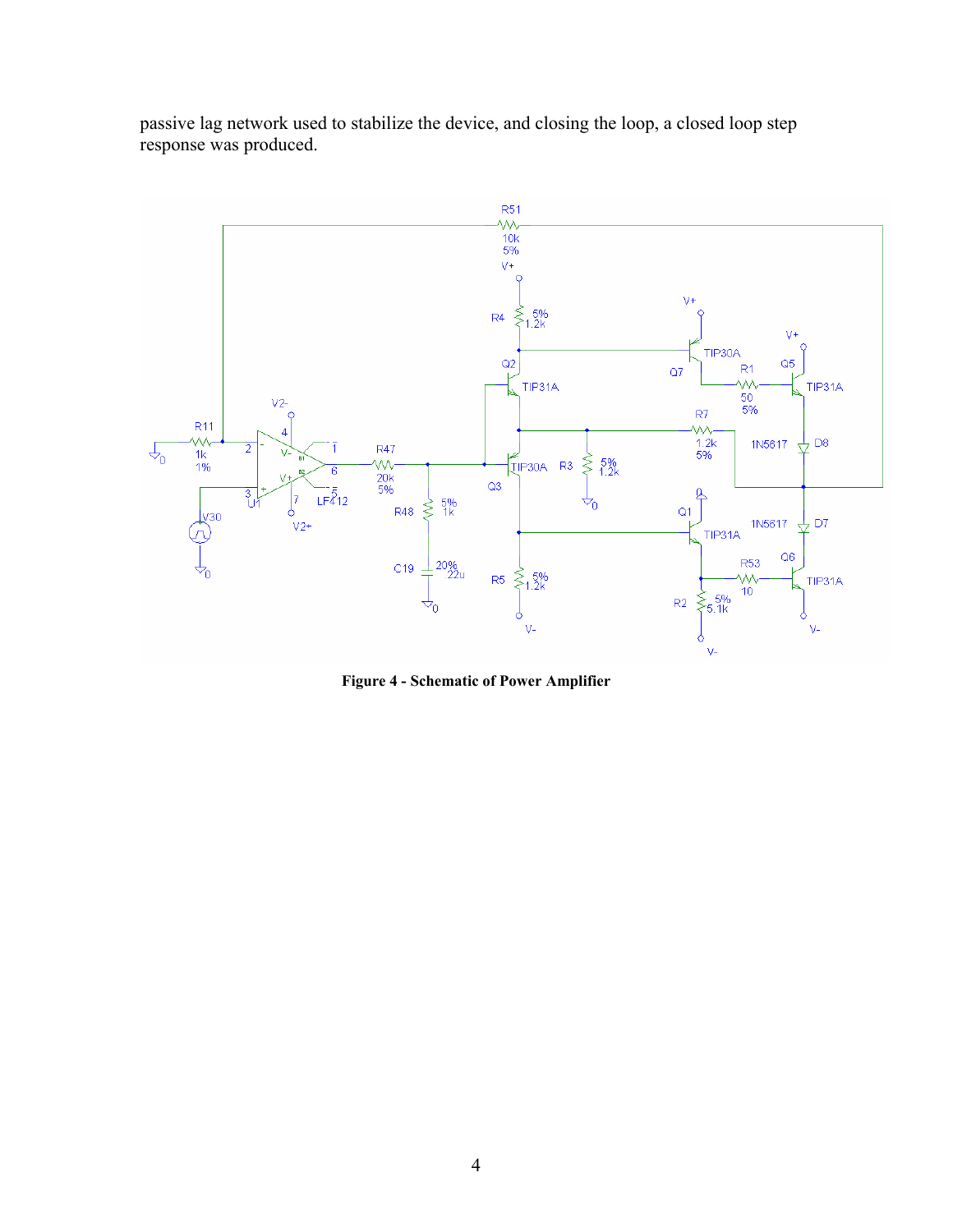

**Figure 5 - Closed Loop Step Response of Power Amplifier Model** 

From the simulation the time constant is approximately 10 us. Thus, a pole is located at 628,000 rad/sec. The transfer function of the power amplifier is as follows:

$$
G(s) = \frac{11}{s/628,000+1}
$$

## *3.3 Plant*

The plant is a Pittman 30.3 Volt GM9x36 DC motor. From the datasheet the following transfer function is derived:

$$
G_p(s) = \frac{1,949,166}{s^2 + 920s + 114,133} \left(\frac{rad/sec}{volt}\right)
$$

The circuit used to derive the transfer function is in Figure 6.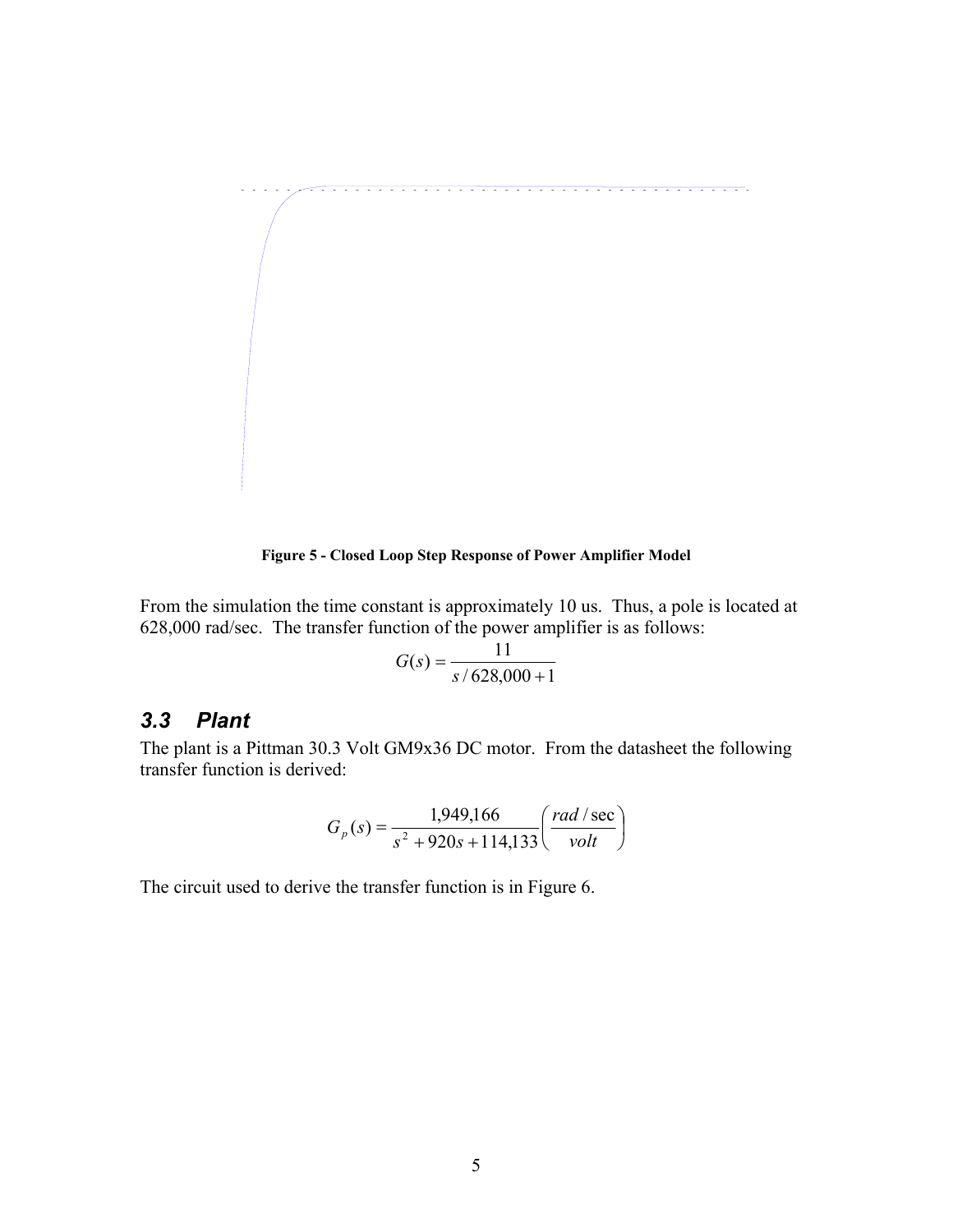

**Figure 6 - Schematic of Motor Model** 

A unit delay is discovered in the system through experimental results. The unit delay is due to the time delay of the DC motor. The time delay of the motor is near the sampling period used experimentally (4 ms). Thus, a one sample delay occurs before the system feedback takes affect.

## *3.4 Digital-to-Analog Converter*

The D/A converter is modeled with two blocks in Figure 2 shown as the "D/A Gain" and "Zero-Order Hold." The D/A gain is:

$$
\frac{5Volts}{256Bits} = \frac{1Volt}{51.2Bits}
$$

The zero-order hold is a model of the device dynamics and is equal to

$$
G_{ho}(s) = \frac{1 - e^{-s^*T}}{s}
$$

where T is the sampling period.

## *3.5 Rotary Encoder*

The rotary encoder is mounted with the DC motor package and is used to provide velocity feedback information. Each revolution of the internal motor shaft produces 512 pulses at the encoder output. The rotary encoder is modeled as a constant gain of 81.5 in Figure 2. The gain is derived via the following equation:

$$
\frac{512Pulses}{Revolution} * \frac{Revolution}{2* \Pi Rad} = 81.5 \frac{Pulses}{Rad}
$$

# **4 Software**

The following sections describe the software components of the system.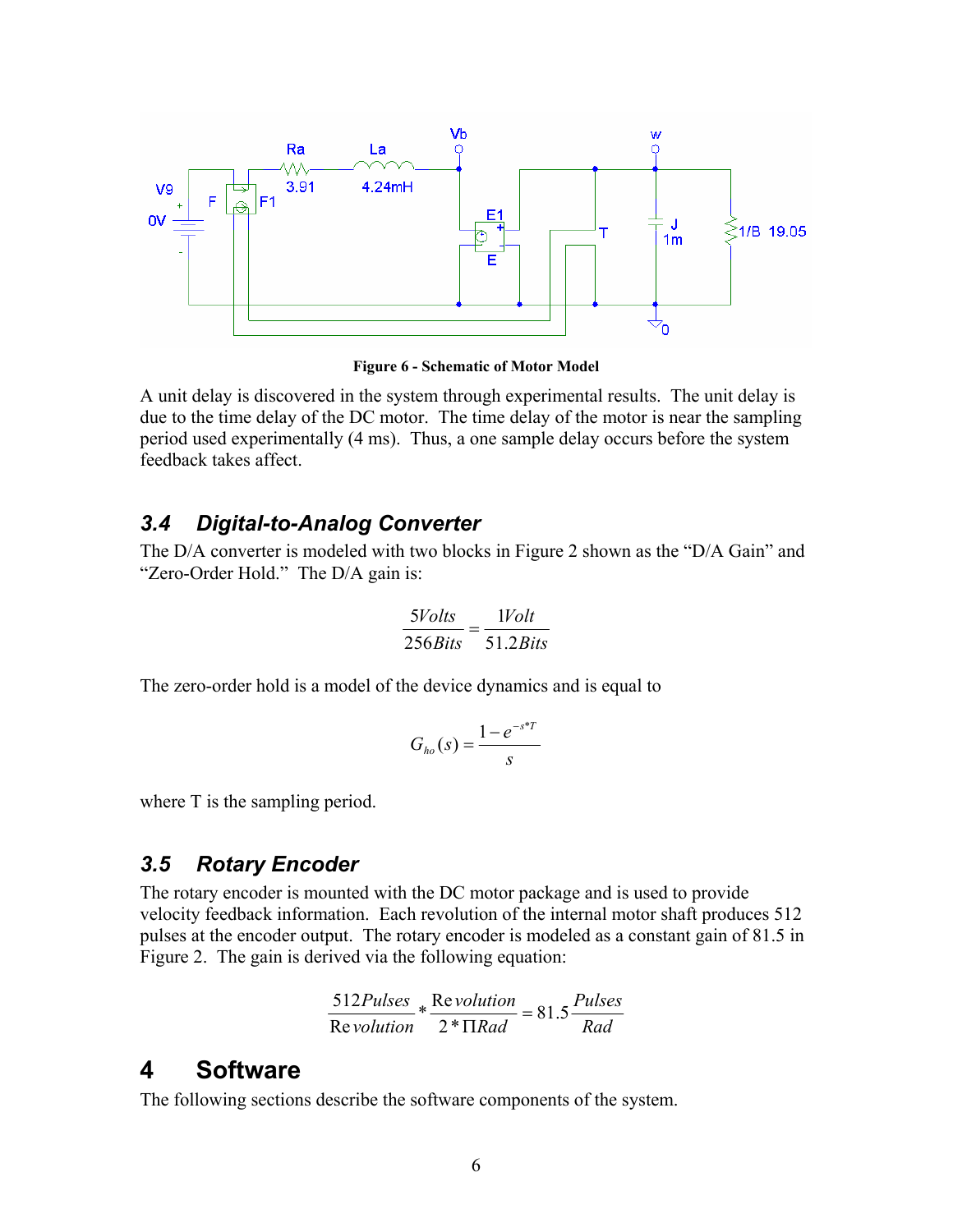# *4.1 Controller*

The controller implements a motor tracking system where the output shaft velocity follows the corresponding command input to the system. The motor is controlled at a constant velocity for various load changes from 762 RPM in the negative direction to 762 RPM in the positive direction (762 RPM corresponds to 27.5 V input to motor) with zero steady state error. Since the user may enter different controllers via the keypad, a specific controller design is not obtained. However, simulations are performed to compare experimental and expected results with a sampling period of 4 ms.

The following recursive equation is used to implement the digital controller shown in Figure 2:

```
(Pr esentOutput) = K^*(Pr esentInput) + (PastOutput)
```
The equation represents a digital integrator with proportional gain.

# **4.1.1 Proportional Gain**

The proportional gain determines the response by the motor to step inputs. Entering a low proportional gain implements a slower controller with no overshoot. As proportional gain is increased, the system contains more overshoot and is faster. However, entering too high of a proportional gain causes the system to be unstable.

# **4.1.2 Integrator**

The integrator drives steady state error to zero to obtain a perfect tracking system. The plant in the system is type zero. Thus, an integrator is provided to eliminate steady state error for step inputs. Recall the user may choose not to implement the integrator. Test results are shown with the integrator since perfect tracking is desired. The provision to omit the integrator is present to show the system does not perform ideal tracking without the integrator.

## **4.1.3 Controller Results**

Experimental and simulated results were obtained and compared for proportional gains of 1, 0.2, and 5. Experimentally for K=1 the system has an overshoot of 16.4% and  $t_p$ =60 ms. In simulations the system has an overshoot of 15.15% and  $t<sub>p</sub>=55$  ms (see Figures 10 and 11 in Appendix C). The experimental results match well with the simulated results. For  $K=0.2$  the system has no overshoot in simulations and experimentally (see Figures 12) and 13). Finally, the system is unstable for  $K=5$  in simulations and experimentally (see Figures 14 and 15). Note Figure 15 also shows the D/A converter output continuously saturates due to instability. The D/A converter is one of the practical limitations that does not allow the output to approach infinity for an unstable system.

The digital controller design is also shown in Appendix B as digital\_controller.m. The file generates both the open loop frequency response and closed loop step response curves shown in Figures 16 and 17 respectively. Matlab results show the system has a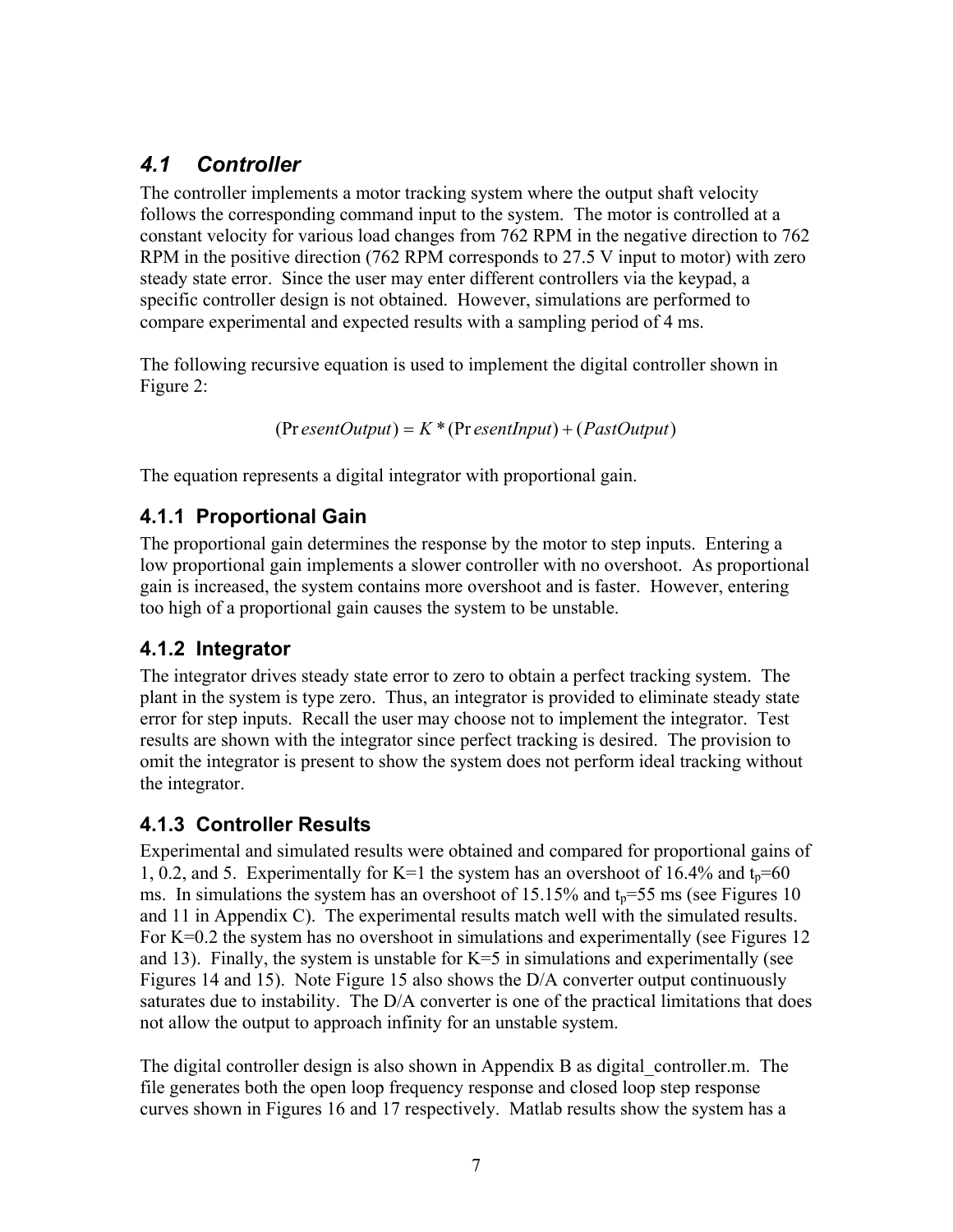phase margin of 53.5º at a crossover frequency of 40.73 rad/sec. The closed loop step response has an overshoot of 14.3%.

## *4.2 Frequency-to-Voltage Converter*

The F/V converter is used to convert the frequency of the rotary encoder signal to a proportional analog voltage. The voltage is used as feedback to produce the error signal. In addition, the F/V converter is used to calculate the motor RPM for display to the user.

The F/V converter is implemented in software by measuring the pulse width of the rotary encoder signal. Timer 2 of the 8051 is setup as a timer to measure the number of clock cycles between transitions of the signal. On a negative edge timer 2 is auto reloaded with 0x0000. When a positive transition occurs the value of timer 2 is captured and stored in the compare/capture registers. The captured value is then used to calculate the analog feedback voltage and motor rpm via the following equations:

$$
Voltage = \frac{1531}{PulseWidth}
$$

$$
RPM = \frac{9152}{PulseWidth}
$$

The proceeding equations are derived assuming  $\pm$ 27.5 Volt drive only.

The gain of the F/V converter is calculated as follows:

$$
\frac{762*5.9}{2.5} = 1798.32 \left(\frac{RPM}{Volt}\right)
$$
  

$$
\frac{9152RPM}{PulseWidth} * \frac{1Volt}{1798.32RPM} * \frac{51.2Bits}{1Volt} = \frac{260.5952}{PulseWidth}
$$
  
Bits = Frequency \* 2 \* 1.085us \* 260.5952  

$$
\frac{Bits}{Frequency} = .0005655 = F/VGain
$$

## *4.3 Summer*

The summer subtracts the analog feedback voltage from the command signal to produce the error signal. Direction of the motor is required since bidirectional drive is used. The direction is determined by the rotary encoder signal. The rotary encoder provides two signals that are out of phase. The motor direction is determined by the signal that occurs first in the sequence. Thus, a simple D flip-flop is used to create a direction bit. Figure 7 is the schematic of the D flip-flop.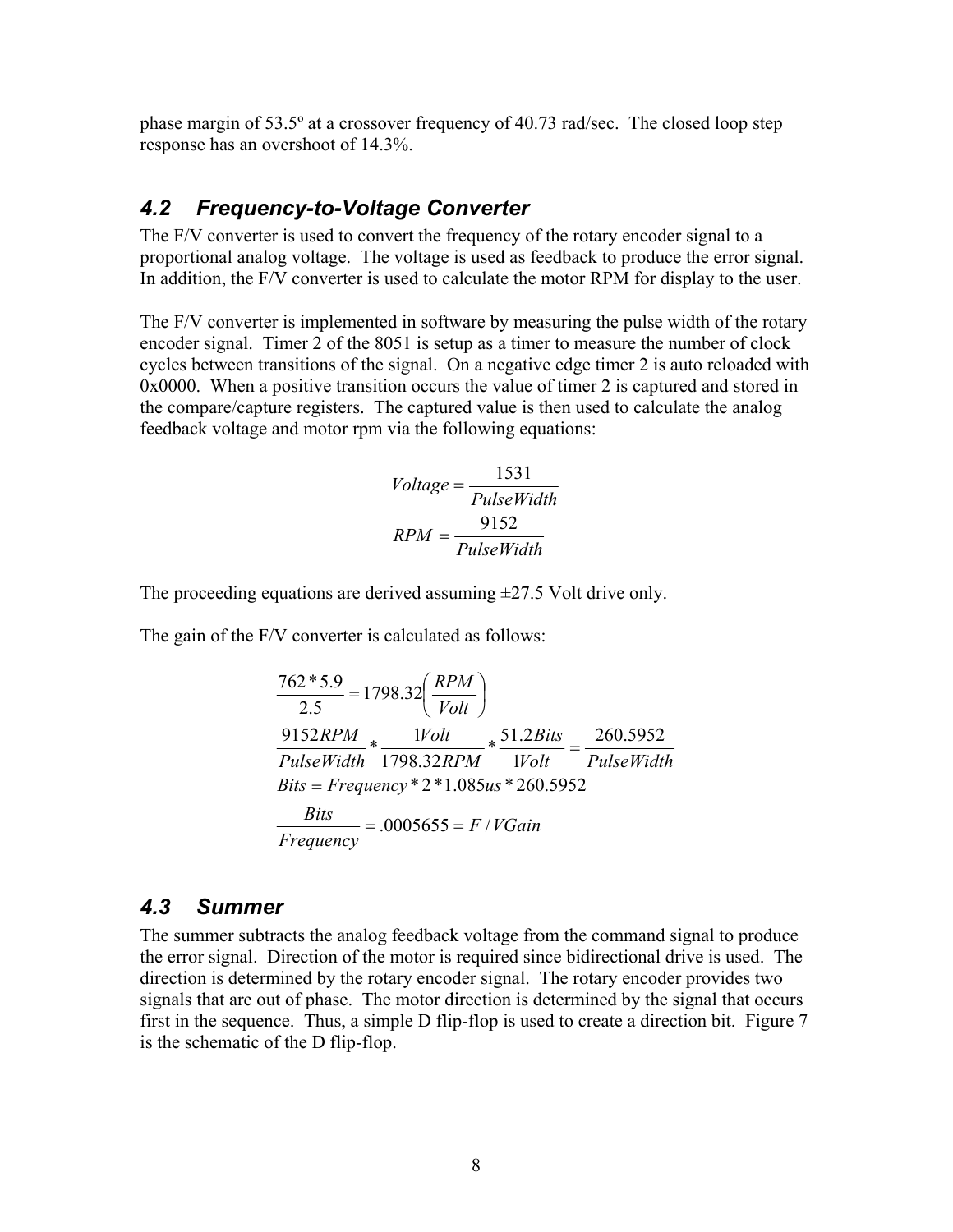

**Figure 7 - Schematic of Circuit to Produce Direction Bit** 

One rotary encoder signal is used as a clock and the other rotary encoder signal is used as the input. If the output of the D flip-flop is high then the motor is moving in the forward direction. If the motor is moving in the reverse direction then the output of the D flipflop is low.

# *4.4 User Interface*

The user interface is used to communicate with the user. All parameters are entered by the user during the user interface routine. The user is asked for the following parameters (in order):

- 1. Sampling Period in us
- 2. Proportional Gain in 1/255 increments
- 3. Integration
- 4. Command Signal Magnitude and Sign

The sampling period is converted to a timer reload value and timer 0 is setup to create the sampling period. All sample driven functions are called from the timer 0 interrupt service routine.

# **5 Future Project Work**

Section 5 outlines additional work to improve upon the project. First, provisions are added to implement more complex controllers with multiple poles and zeroes. Future students can test the system with ramp or impulse command inputs since the current system only accepts step inputs. Finally, other devices are tested with the control workstation in the form of position or velocity control of different plants.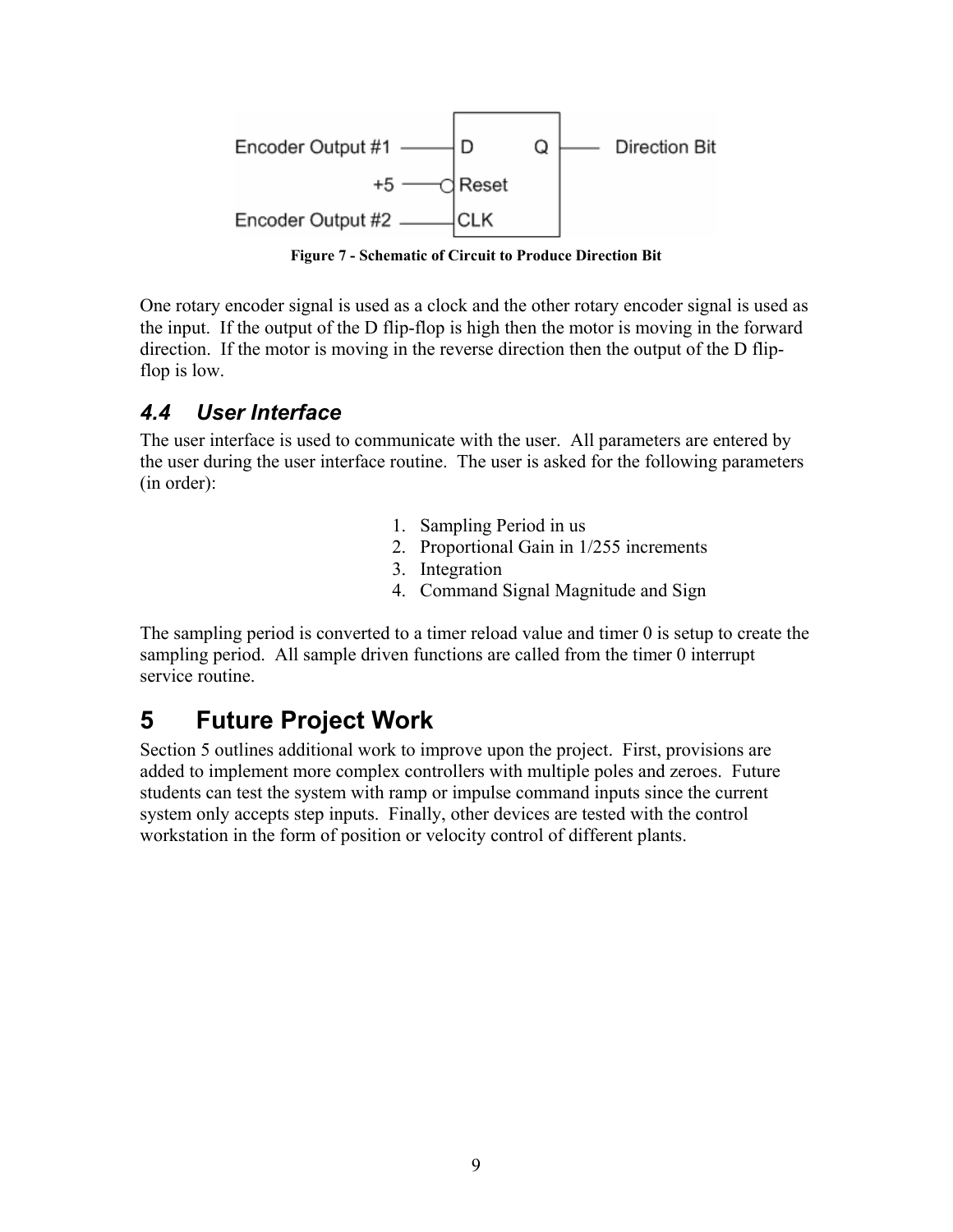**Appendix A**  *Function Listing*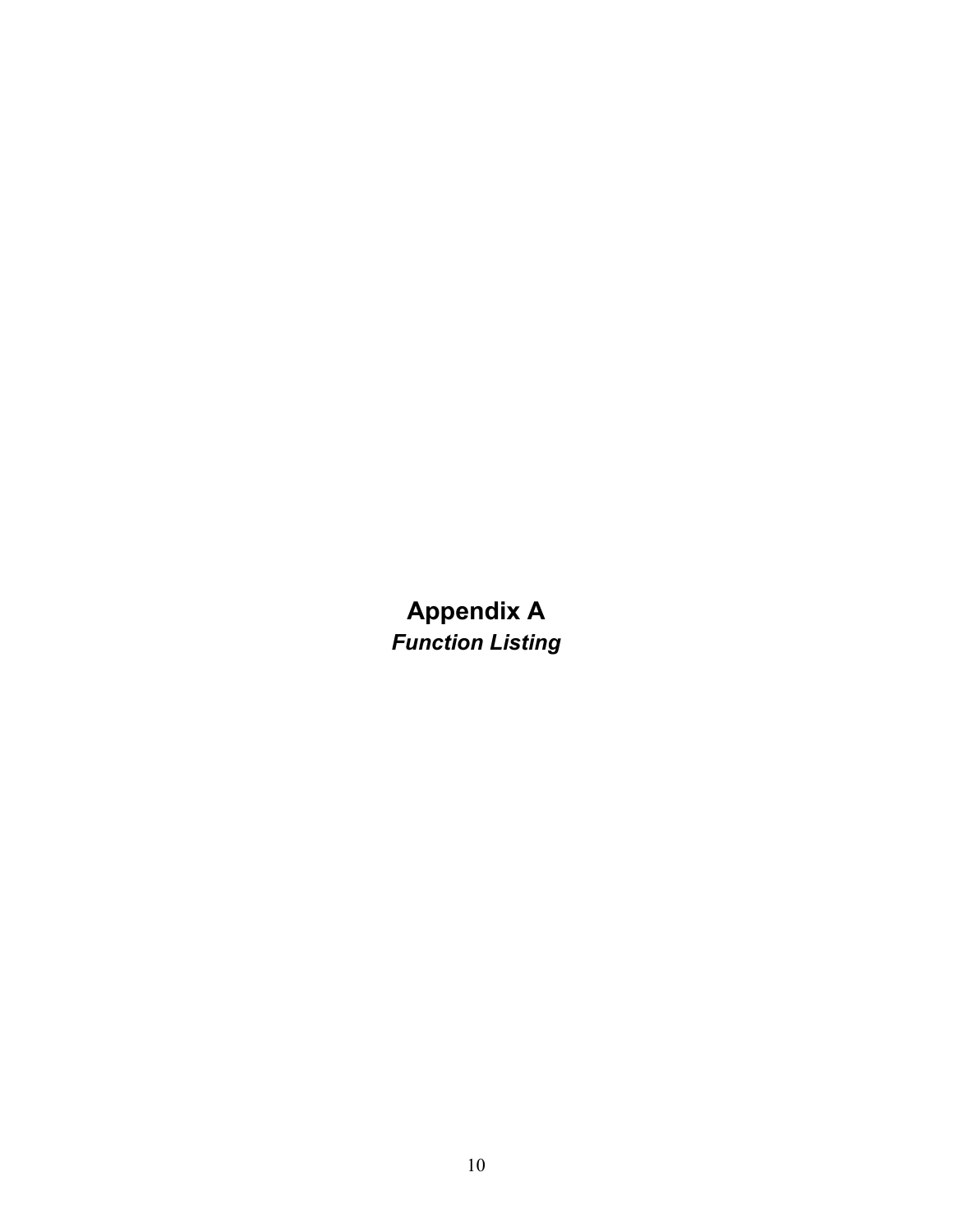### **user\_input user\_interface(void)**

Gathers required information from user. Returns the error status and interrupt time requested by the user.

#### **void bsp\_timer0\_init(timer0\_setup timer0\_type)**

Initializes timer 0 according to the parameters set in the timer0 setup structure.

**void bsp\_timer0\_start(void)**  Runs timer 0.

**void bsp\_timer0\_stop(void)** 

Stops the operation of timer 0.

**void bsp\_timer0\_set\_reload\_value(unsigned\_16 reload\_value)**  Sets the reload value for timer 0.

### **void bsp\_timer2\_init(timer2\_setup timer2\_type)**

Initializes timer 2 according to the parameters set in the timer 2 setup structure.

**void bsp\_timer2\_start(timer2\_setup timer2\_type)**  Runs timer 2.

**void bsp\_timer2\_stop(void)**  Stops the operation of timer 2.

**void bsp\_timer2\_set\_reload\_value(unsigned\_16 reload\_value)**  Sets the reload value for timer 2.

#### **void summer(void)**

Performs the summing operation to produce the error signal. The result is stored in the global variable sum.

## **void bsp\_atod\_init(atod\_setup atod\_type)**

Initializes the A/D converter according to the parameters set in the atod setup structure.

# **unsigned\_8 bsp\_atod\_read(atod\_setup atod\_type)**

Reads and returns the value of the specified A/D converter channel.

**void bsp\_keypad\_init(void)**  Initializes the keypad for use.

## **unsigned\_8 bsp\_keypad\_read(void)**

Reads the value entered by the user through the keypad. The result returned is the hex number corresponding to the key pressed.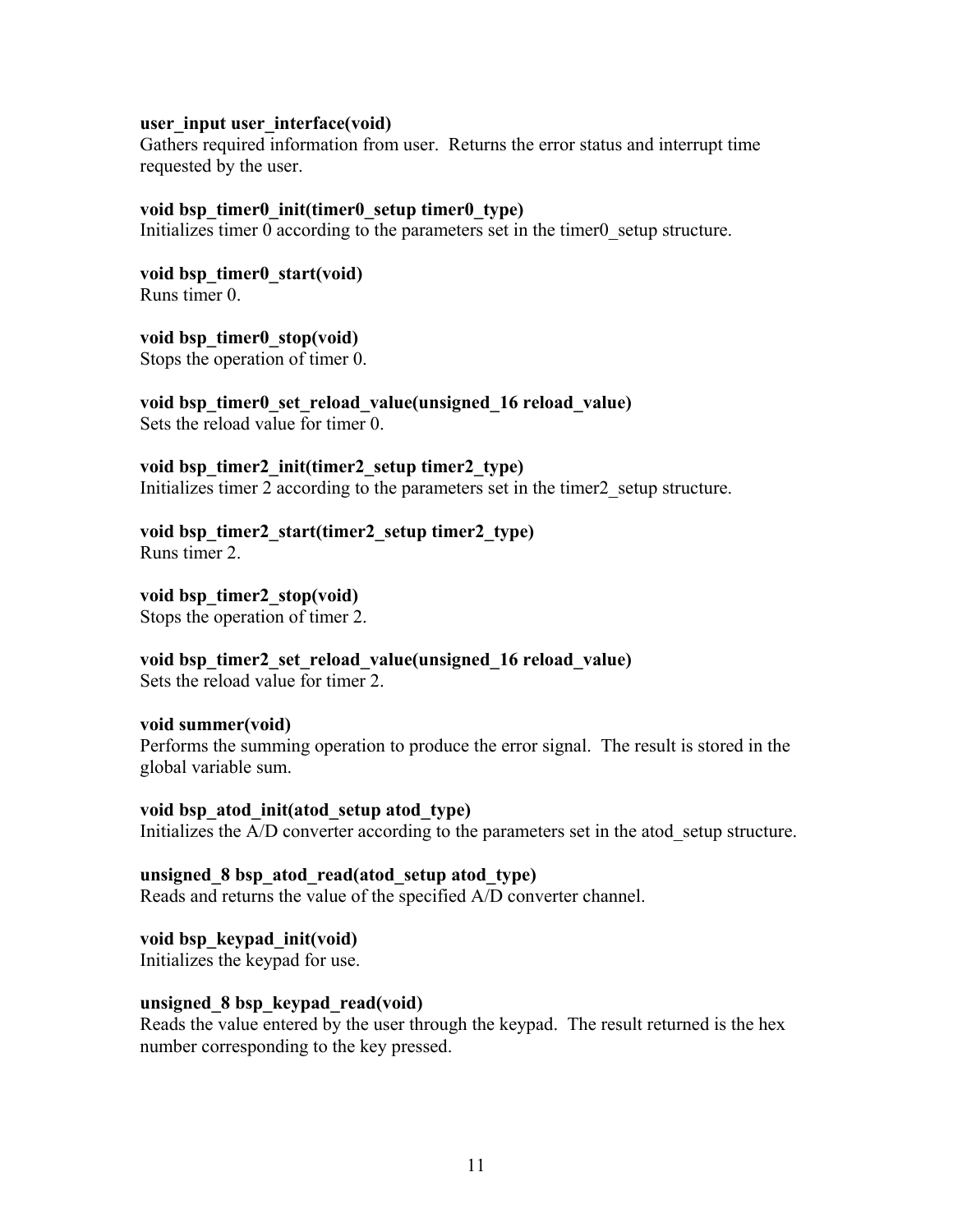**void bsp\_init\_lcd(void)**  Initializes the LCD display.

**void bsp\_lcd\_mode(void)**  Sets the mode of the LCD.

**void bsp\_lcd\_display(void)**  Activates the LCD display.

**signed\_16 bsp\_lcd\_getpos(void)**  Returns the current position of the cursor.

**unsigned\_8 bsp\_lcd\_setpos(unsigned\_8 row, unsigned\_8 column)**  Sets the position of the cursor. Returns successful or unsuccessful execution.

**void bsp\_lcd\_home(void)**  Clears the LCD screen and returns the cursor to the home position.

**void bsp\_lcd\_putchar(unsigned\_8 chardata)**  Displays a character on the LCD display.

**unsigned\_8 bsp\_lcd\_getchar(void)**  Returns the current character on the LCD display.

**void bsp\_lcd\_cdshift(void)**  Shifts the LCD display.

**unsigned\_8 bsp\_lcd\_busy(void)**  Checks to see if the LCD is busy. A nonzero return value indicates the LCD is busy.

**void bsp\_lcd\_putstr(signed\_8 \*strdata)** 

Displays a string of data on the LCD screen.

**void bsp\_lcd\_backlight(unsigned\_8 enable)**  Enables or disables the LCD backlight.

## **void proportional\_gain(void)**

Performs the proportional gain function of the controller. The result is stored in the global variable controller\_output. The gain desired is stored in the global variable gain.

## **void integrator(void)**

Performs the integrator function of the controller. The result is stored in the global variable controller output. Past controller outputs are stored in the global array past\_controller\_outputs[].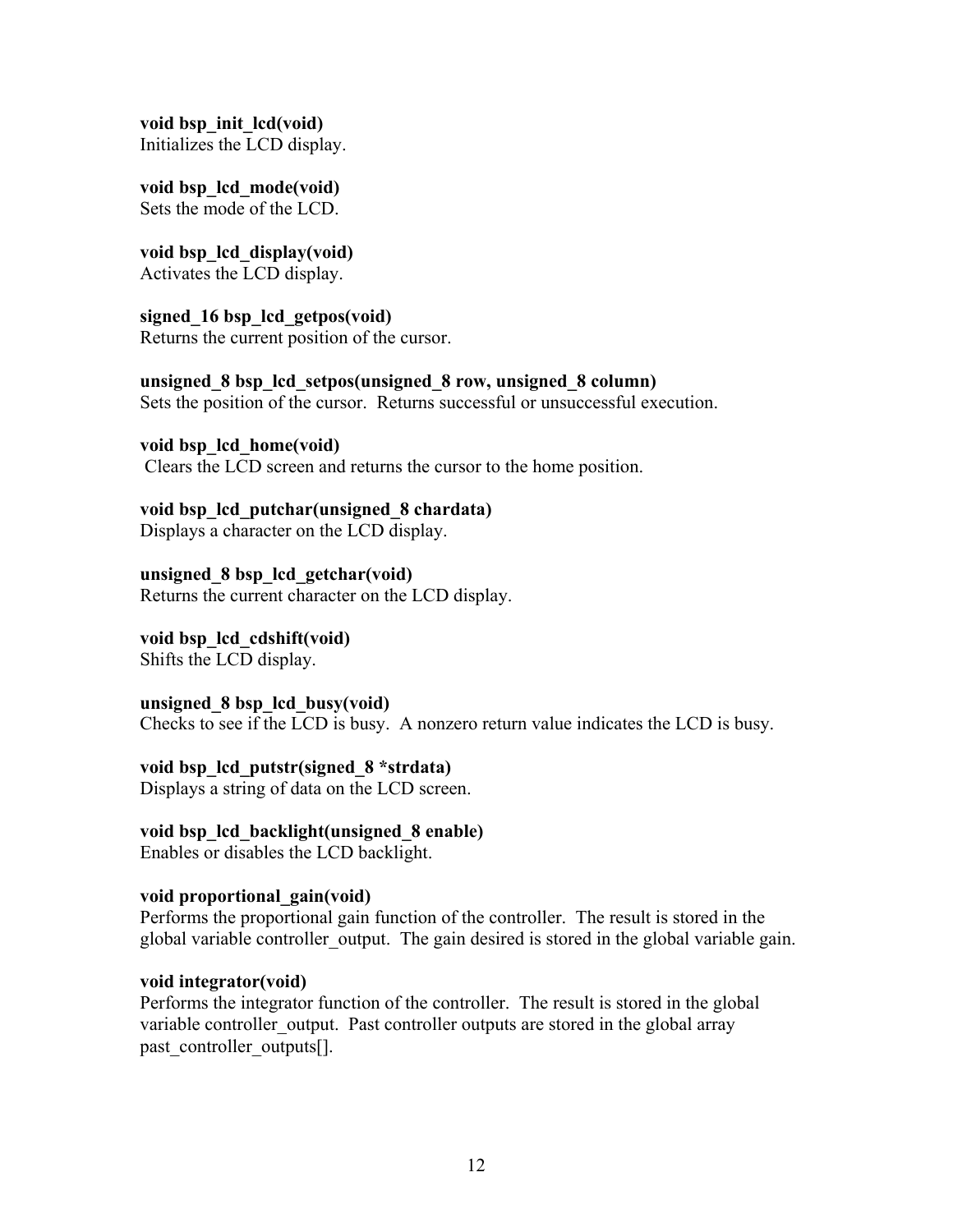## **void main(void)**

Performs the main routine of the program.

## **void timer0\_isr(void) interrupt 1**

Interrupt service routine for timer 0. All sample driven functions are called from the routine.

### **unsigned\_8 bsp\_dtoa\_write(unsigned\_8 channel, unsigned\_8 value)**

Writes the given value to the D/A channel specified. Returns successful or unsuccessful write.

## **void hex2ascii(unsigned\_16 number)**

Converts a 16 bit hex number to ASCII characters for display on the LCD. The results are stored in the global array ascii\_conversion...

## **unsigned\_8 level\_shift(unsigned\_8 sign,unsigned\_8 number1,unsigned\_8 number2)**

Used to level shift the command signal by 2.5 Volts (0x80). Required for bidirectional drive.

### **unsigned\_16 timer\_reload\_value(unsigned\_32 interrupt\_time)**

Calculates the 16 bit timer reload value for the given interrupt time in microseconds.

### **unsigned\_16 rpm\_calc(void)**

Calculates and returns motor RPM based on the pulse width measurement.

## **unsigned\_8 fv\_voltage\_calc(void)**

Calculates and returns the analog feedback voltage for the summer operation.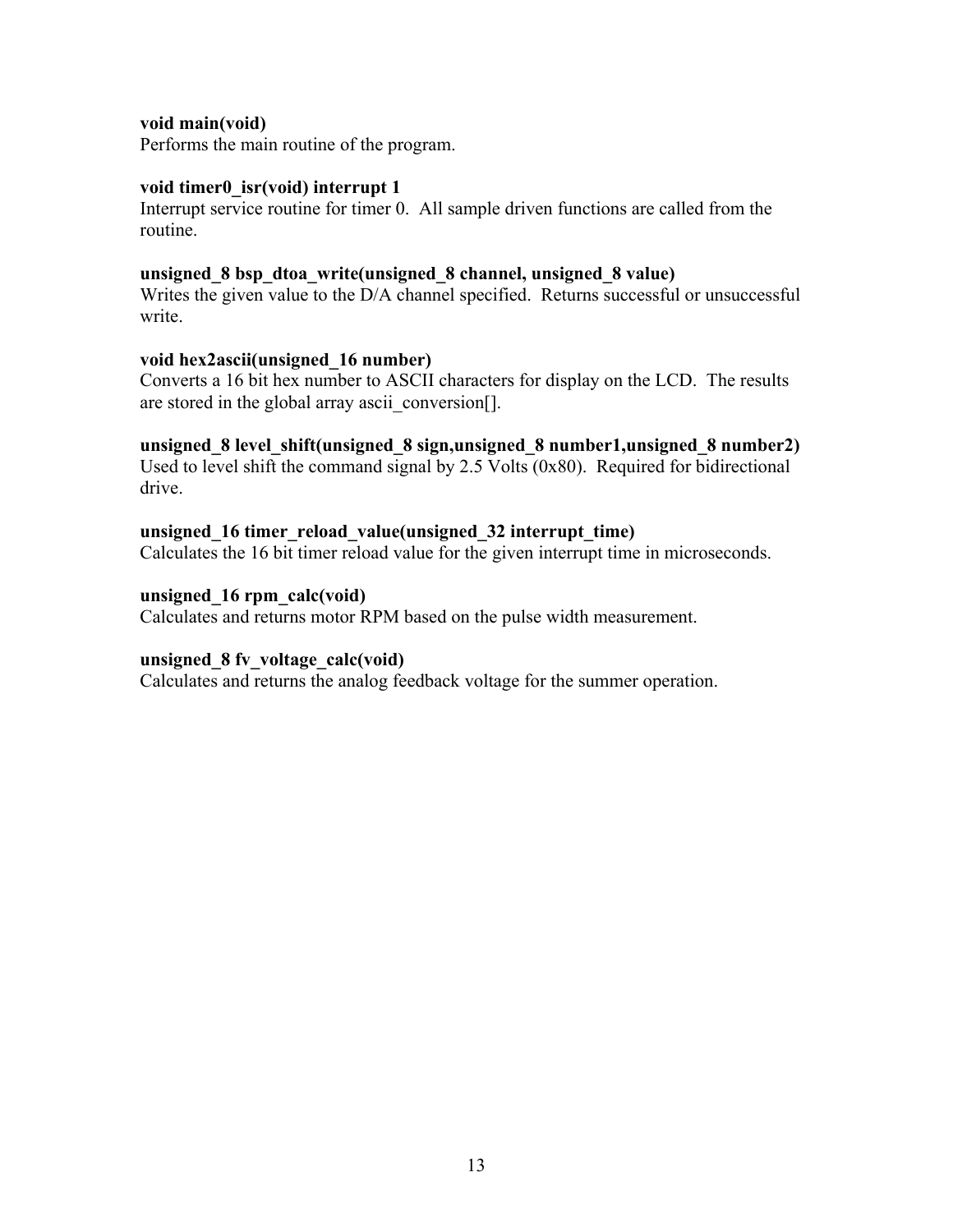**Appendix B**  *Matlab M-files*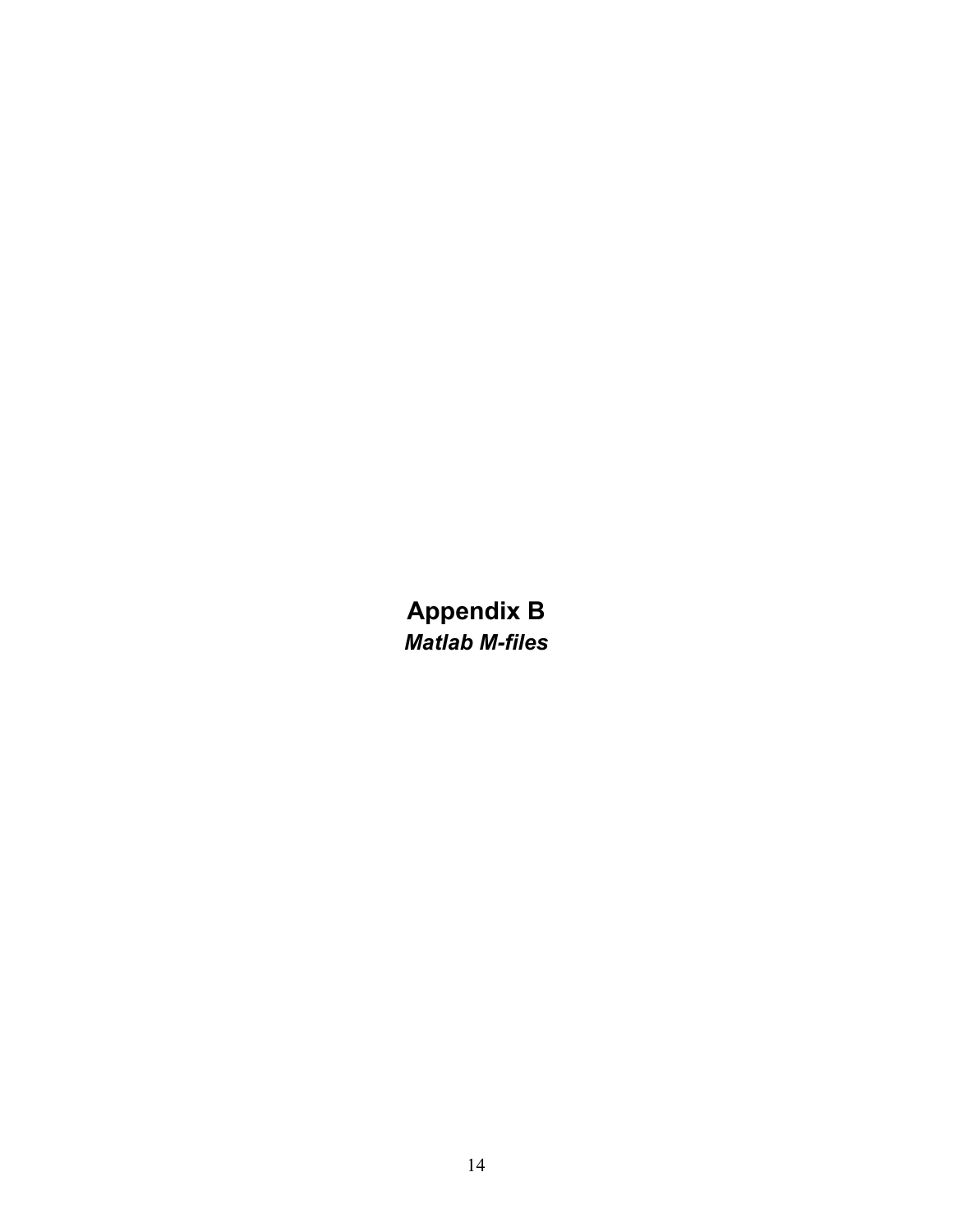%Power amplifier controller --> passive lag network gcnumamp =  $[1/4545 1]$ ; gcdenamp =  $[1/216 1]$ ;

%Estimated open loop transfer function of power amp from PSPICE simulations  $g$ pnumamp = [400000];  $g$ pdenamp = [1/126 1];

%Combine power amp and internal controller  $[\text{numamp}, \text{denamp}] = \text{series}(\text{genumamp}, \text{gcdenamp}, \text{gpunamp}, \text{gpdenamp})$ ;

%Feedback attenuation hnumamp  $= 1$ ; hdenamp  $= 11$ ;

%Close loop and generate step response  $[numcamp, dencamp] = feedback(numamp,denamp,hnumamp,hdenamp,1);$ step(numcamp,dencamp)

#### **Figure 8 - M-file for Power Amplifier**

 $T = 0.004$ ; %set sampling period

%model of complete power amp loop with controller and feedback gcnumamp =  $[1/4545 1]$ ; % power amp controller gcdenamp =  $[1/216 1]$ ; gpnumamp  $=$  [400000]; % estimated power amp transfer function from PSpice  $g$ pdenamp = [1/126 1]; [numamp,denamp] = series(gcnumamp,gcdenamp,gpnumamp,gpdenamp); hnumamp  $= 1$ ; %feedback to give gain of 11 hdenamp  $= 11$ ;  $[\text{numcamp},\text{dencamp}] = \text{feedback}(\text{numamp},\text{denamp},\text{hnumamp},\text{hdenamp},\text{Idenamp},-1);$ %model of motor with time delay  $[$ tnum1,tden1] = pade(.003,4); % motor time delay is 3 ms gpnummot  $= 1949166$ ; % motor transfer function from spec sheet data gpdenmot = [1 920 114133];  $[$ gpnummot,gpdenmot $]$  = series(gpnummot,gpdenmot,tnum1,tden1); % add time delay to tf [gpnmot,gpdmot] = series(numcamp,dencamp,gpnummot,gpdenmot); %cascade with power amp  $[gpmmotd, gpdmotd] = c2dm(gpmmot, gpdmot, T, zoh')$ ; %bring to digital plane

%model of F/V converter

 $\text{encoder gain} = 81.5;$  %internal rotary encoder conversion factor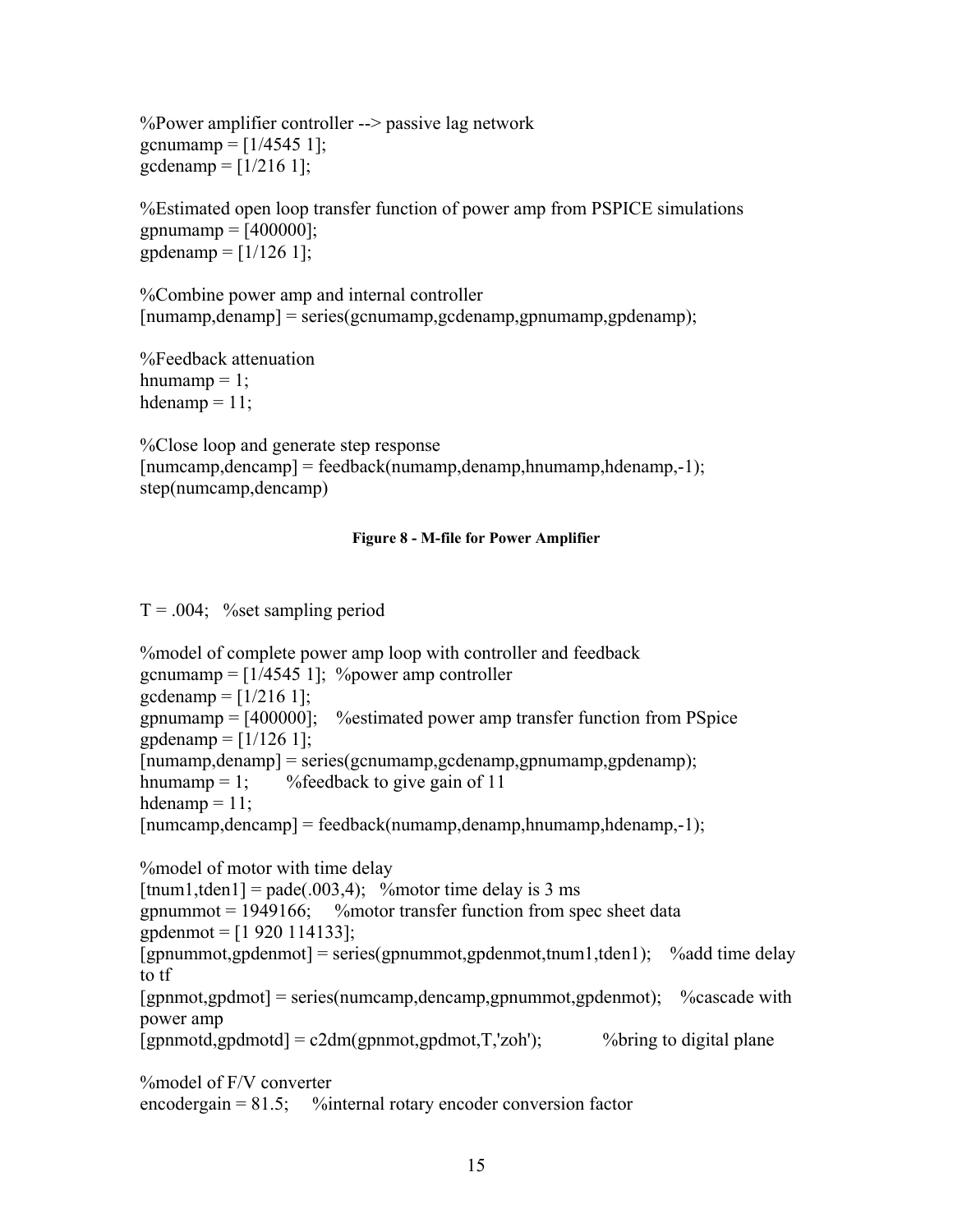FVgain =  $.0005655$ ; %F/V converter gain to get 2.5 V at max speed hnum = encodergain\*FVgain; % conbine encoder gain and F/V gain hden  $= 1$ ;  $[{\text{tnum2}}, {\text{tden2}}] = {\text{pade}}(.0007, 4);$ [hnum,hden] = series(hnum,hden,tnum2,tden2);  $[{\text{hnumd}}, {\text{hdend}}] = c2dm({\text{hnum}}, {\text{hden}}, T, {\text{'tustin}}')$ ; %convert to digital plane [gponum,gpoden] = series(gpnmot,gpdmot,hnum,hden); %combine motor, power amp, and F/V for O.L. response  $[$ gponumd,gpodend $] = c2dm(gponum, gpoden, T, 'zoh')$ ; %convert to digital plane kdesign = 1; %controller gain dagain =  $1/51.2$ ; %conversion factor of D/A converter  $gcnum = kdesign*dagain*[1 0];$  %controller transfer function gcdend =  $[1 -1]$ ; [goln,gold] = series(gponumd,gpodend,gcnumd,gcdend); %combine entire open loop system unit delay  $n = 1$ ; %add in unit delay unit delay  $d = [1 0];$ [goln,gold] = series(goln,gold,unit\_delay\_n,unit\_delay\_d); %combine open loop system with unit delay  $w = 0$ : 1:200; % set range for w  $\phi$ dbode(goln,gold,T,w); %find frequency response of open loop system  $[mag,phase,w] = dbode(goln,gold,T,w);$ margin(mag,phase,w) %find phase margin and crossover frequency [gcln,gcld] = series(gpnmotd,gpdmotd,gcnumd,gcdend); %combine controller with motor and power amp unit delay  $n = 1$ ; %add in unit delay unit delay  $d = [1 0];$  $[gcln, gcld]$  = series(gcln, gcld, unit\_delay\_n,unit\_delay\_d); %combine closed loop system with unit delay  $[clnumd, cldend]$  = feedback(gcln,gcld,hnumd,hdend,-1); %close loop for entire system figure dstep(clnumd,cldend) %find closed loop step response

## **Figure 9 - M-file for Digital Control System**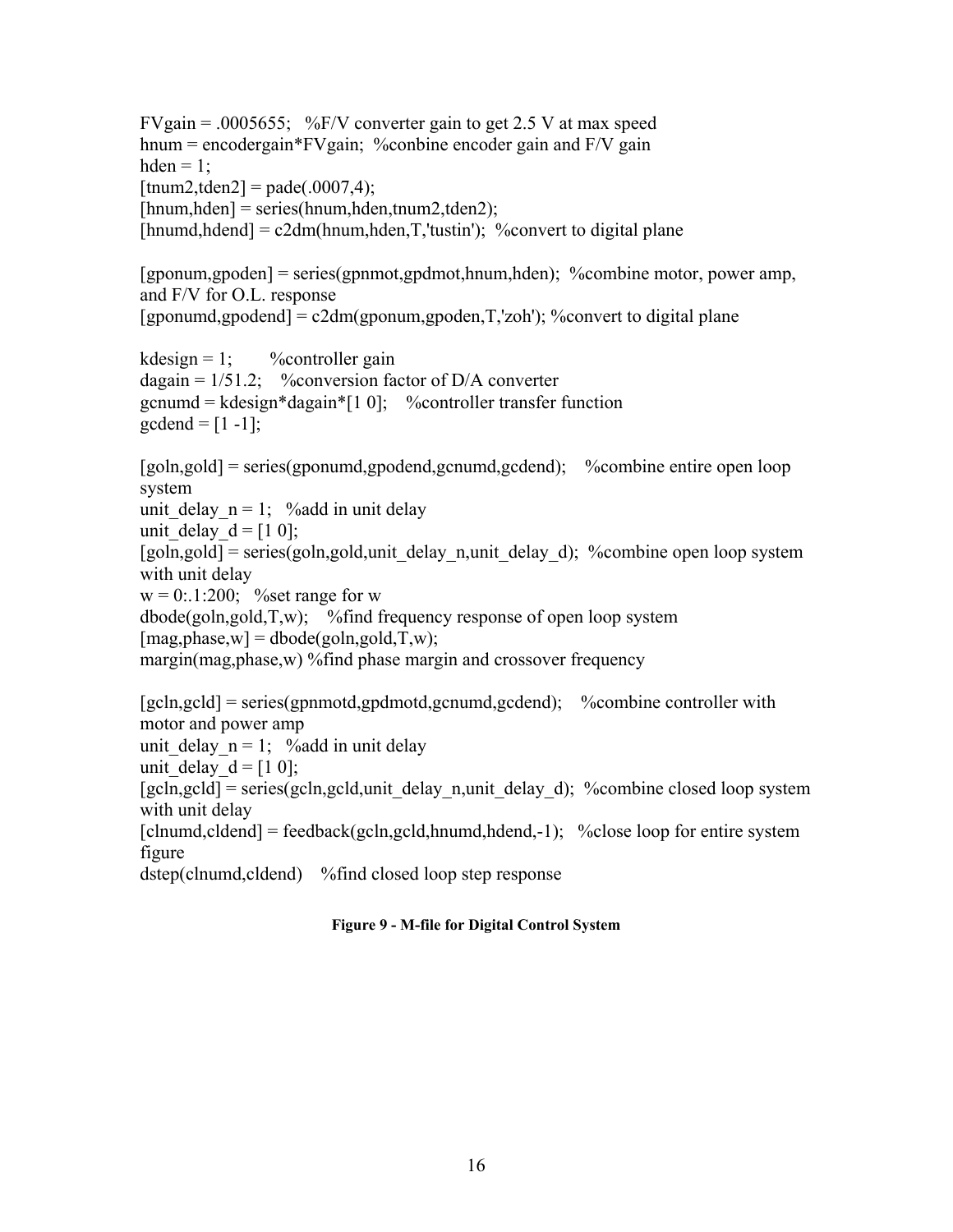**Appendix C**  *Controller Results*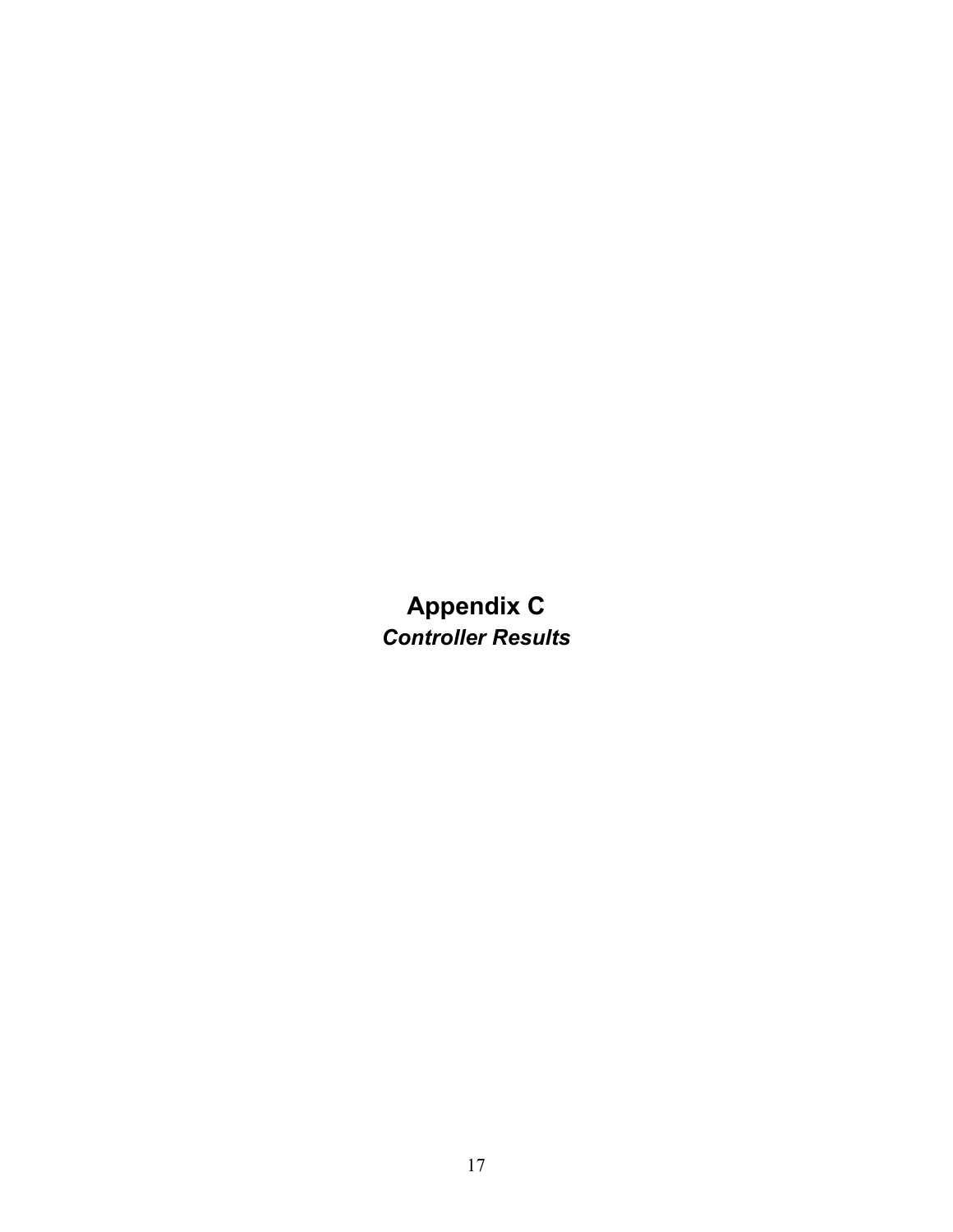

**Figure 10 - Simulated Unit Step Response of System for K = 1** 



**Figure 11 - Experimental Unit Step Response of System for K = 1**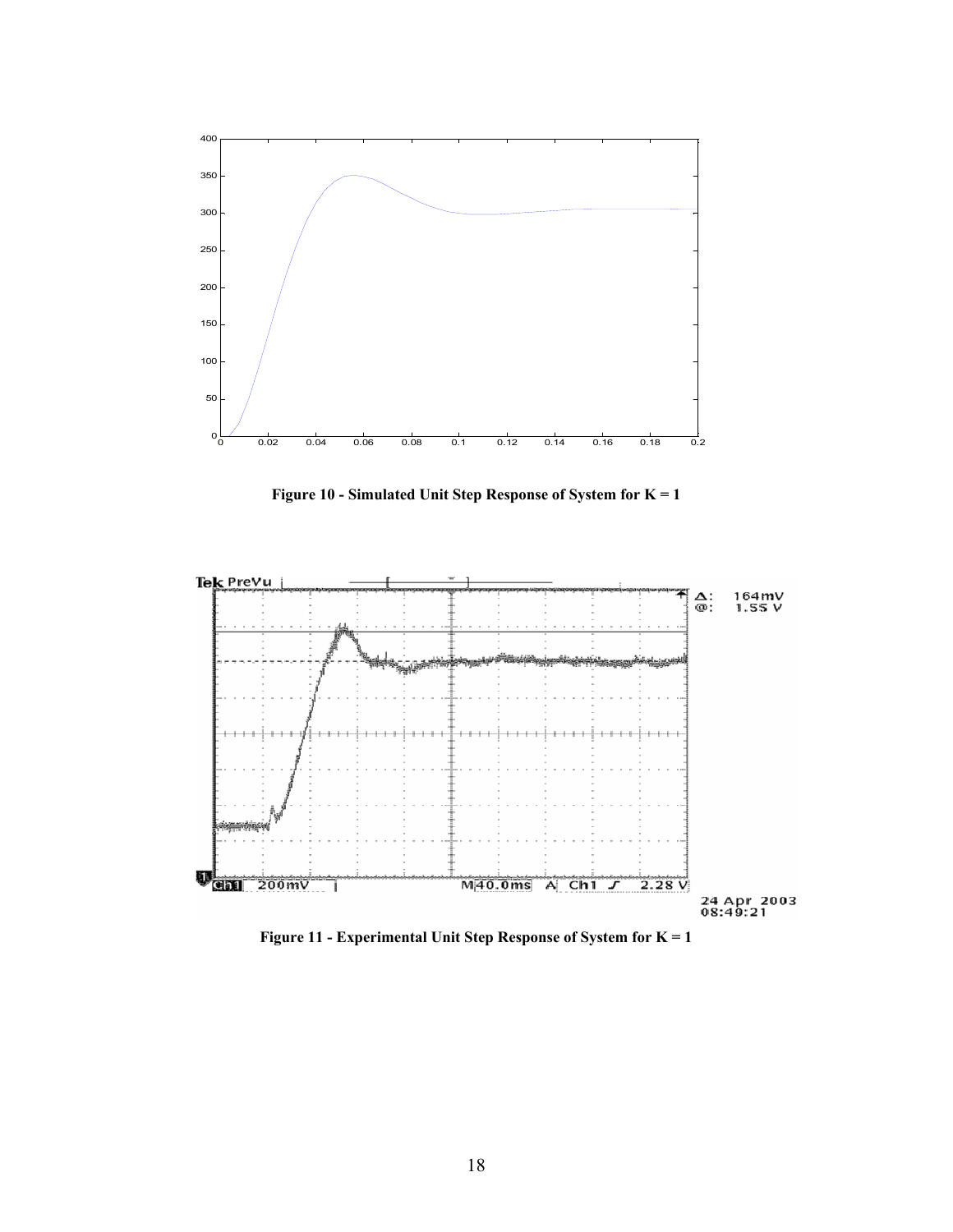

**Figure 12 - Simulated Unit Step Response of System for K = 0.2** 



**Figure 13 - Experimental Unit Step Response of System for K = 0.2**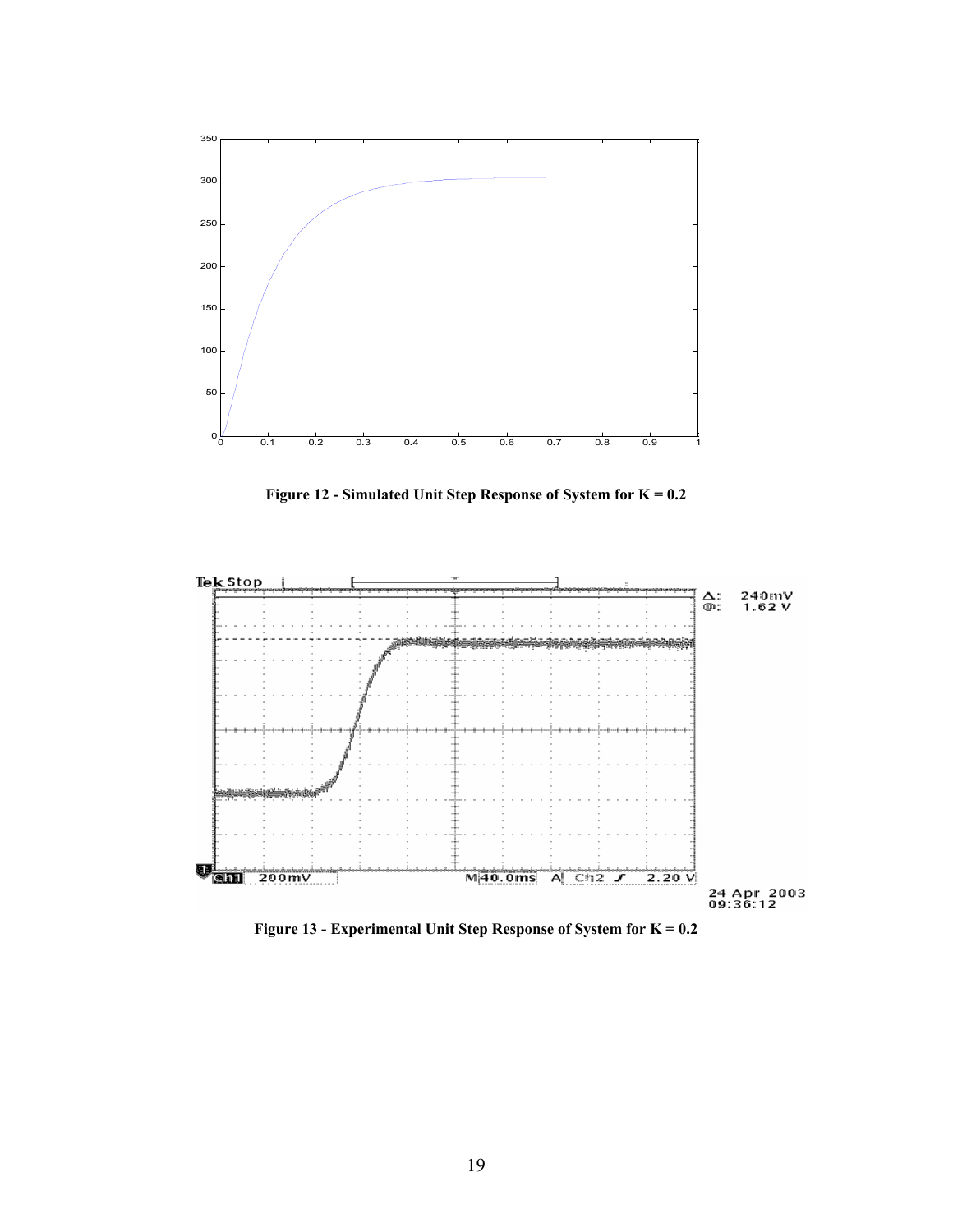

**Figure 14 - Simulated Unit Step Response of System for K = 5**